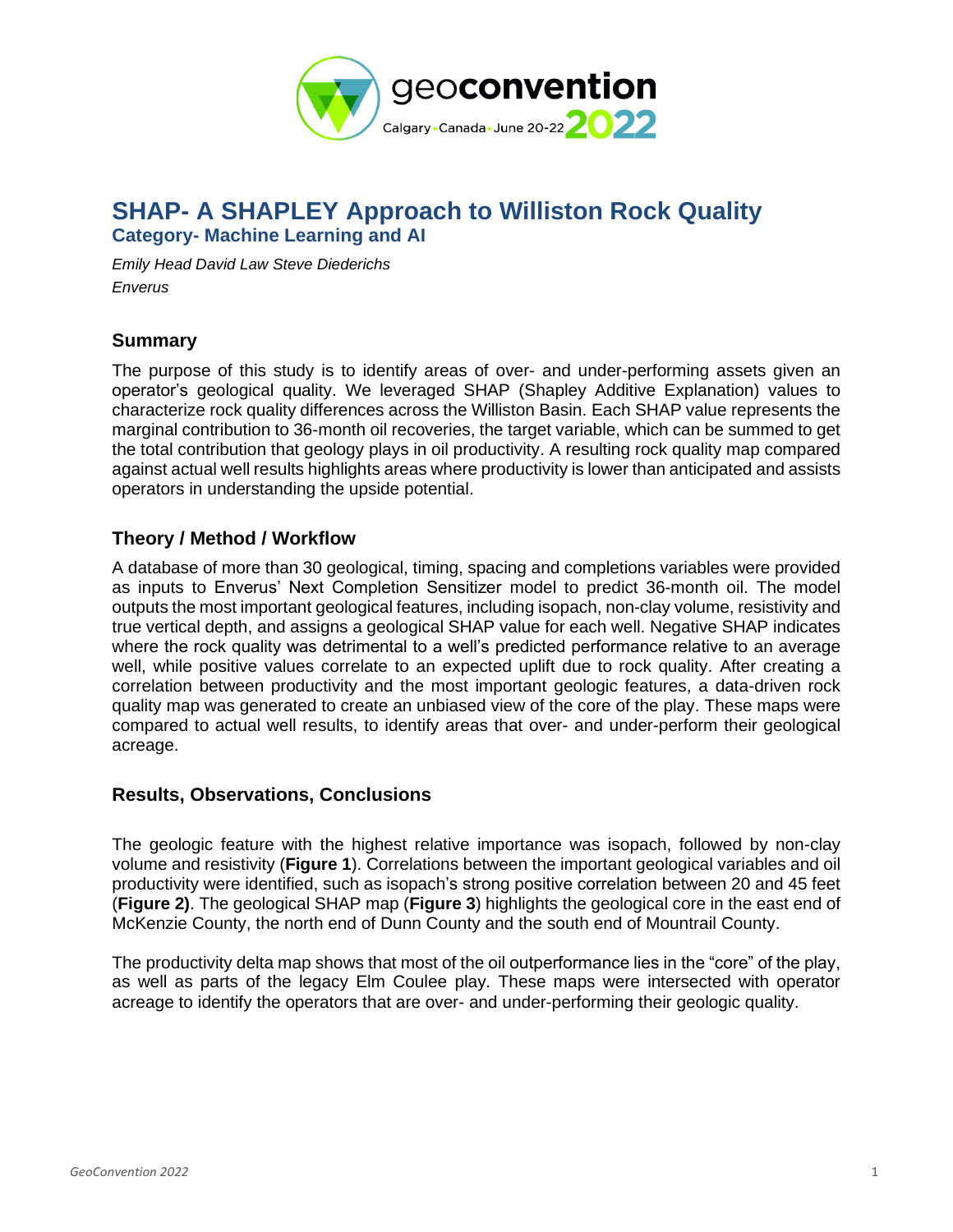

# **FIGURE 1 |** Geologic Feature Importance



### Source | Enverus

### **FIGURE 2 |** Characterizing Isopach's Impact on Oil Productivity



Source | Enverus